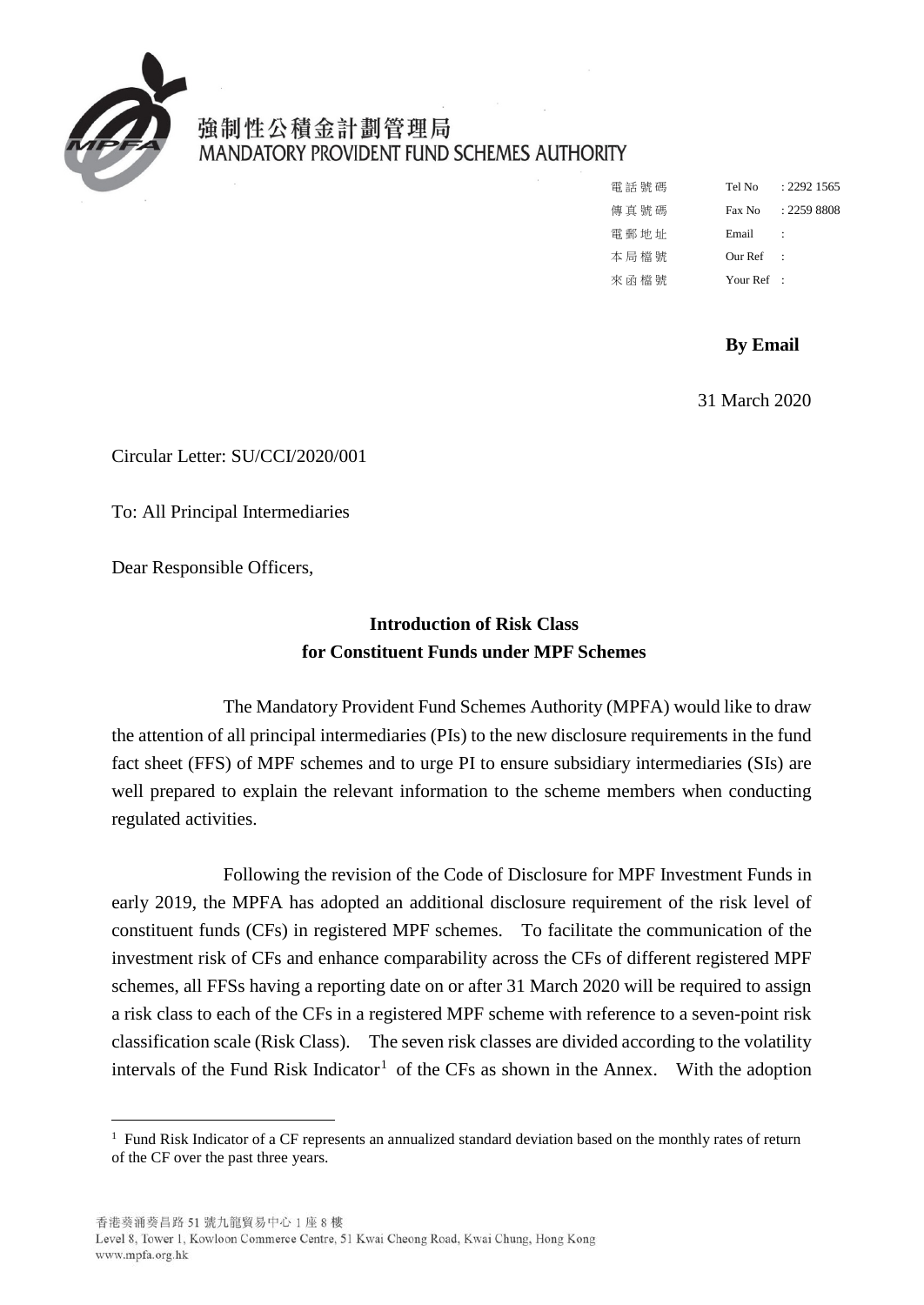of such Risk Class, scheme members will be able to compare more easily the relative risk (in terms of volatility) of the CFs across different registered MPF schemes.

 While MPF trustees are responsible for ensuring proper disclosure of Risk Class familiarize themselves with the new Risk Class, such that they can clearly explain to the scheme members when conducting regulated activities. However, it should be noted that such Risk Class is independent from and an addition to the pre-existing risk rating scales developed with trustees or schemes. Moreover, Risk Class is designed to present only one dimension to understanding other relevant risk factors when making decisions. in the FFS and compliance with other relevant disclosure requirements, PIs and SIs should a number of different methodologies currently adopted by some MPF trustees themselves (Preexisting Risk Scales). Unlike the Risk Class which is standardized across all trustees, schemes and CFs, these Pre-existing Risk Scales may not be comparable among different compare the risk level among different CFs, SIs should assist scheme members in

may advise only on matters for which the PI or SI (as the case may be) is competent to advise. regard to the client's particular circumstance as is necessary for ensuring that the regulated activity is appropriate to the client. The MPFA takes the opportunity to remind all PIs of the Intermediaries (Conduct Guidelines): Section 34ZL(1)(c) of the Mandatory Provident Fund Schemes Ordinance (MPFSO) stipulates that when carrying on a regulated activity, a PI or an SI attached to a PI Section  $34ZL(1)(d)$  of the MPFSO further requires a PI or an SI attached to a PI must have following requirements under the Guidelines on Conduct requirements for Registered

- (a) A registered intermediary should have a good understanding of any registered scheme and CF which it promotes and/or on which it gives regulated advice. In particular, all PIs and SIs should familiarize themselves with the new Risk Class and understand how the information will be presented in FFS. SIs should also acquire adequate knowledge and skill about the Pre-existing Risk Scales shown on the FFS they use, and to use them properly before and when selling and advising on MPF products (III.14 of the Conduct Guidelines);
- recommendations or advice to a client on the Risk Class of relevant CFs, and (b) PIs should provide sufficient guidance and training to SIs on this matter and ensure that their SIs have adequate knowledge and skills to provide explanations, that their SIs are conversant with the selling procedures and relevant controls (III.23 of the Conduct Guidelines);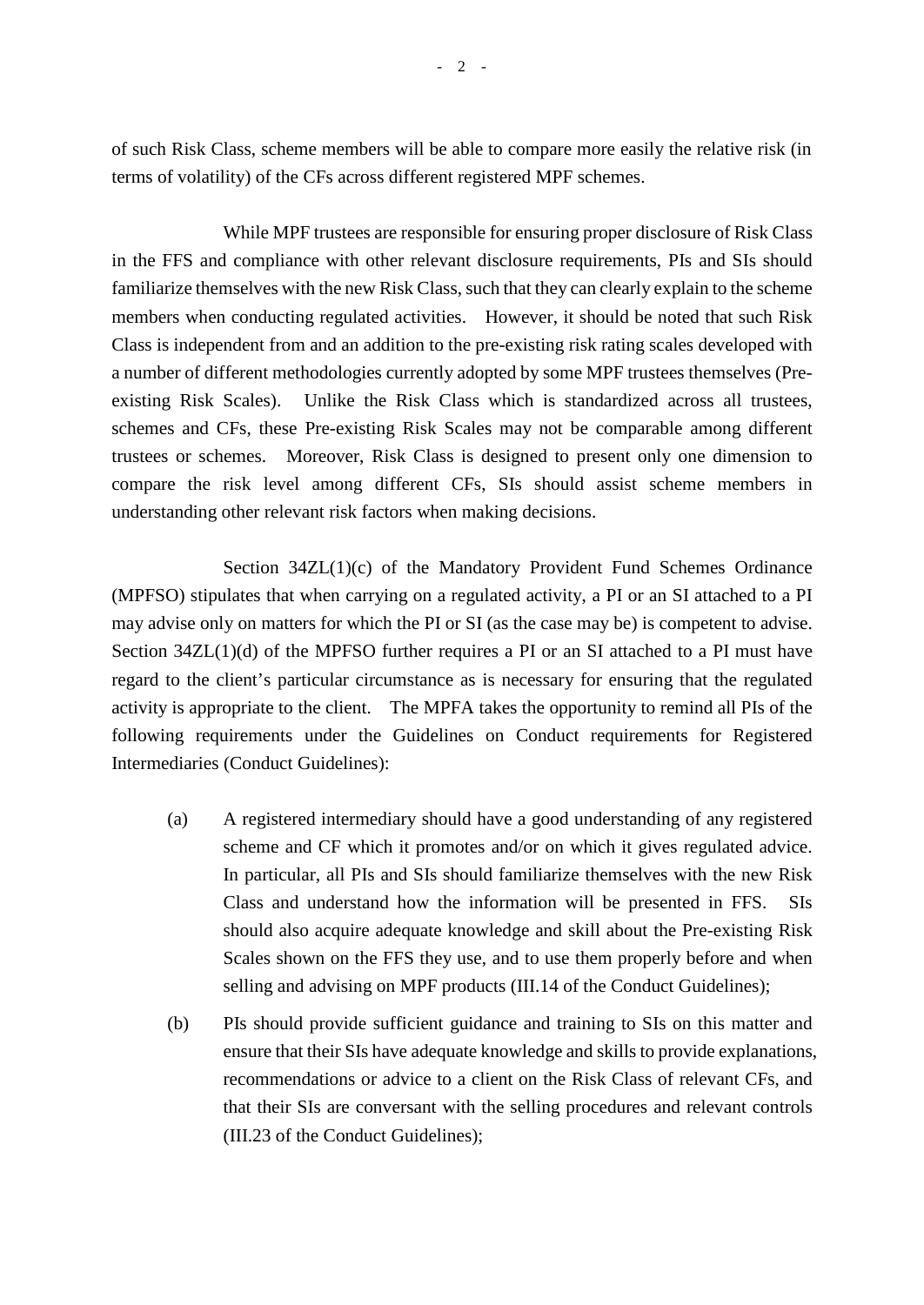- use the Risk Class or the Pre-existing Risk Scales) for suitability assessment and risk matching (III.27 and III.29 of the Conduct Guidelines); (c) PIs should determine how the risk rating scales to be adopted (e.g., whether to
- independent of and an addition to the Pre-existing Risk Scales, and (ii) the differences or relationship between them, where applicable (III.38 of the (d) PIs and SIs should clearly explain to their customers that (i) the Risk Class is Conduct Guidelines);
- (e) All PIs should comprehensively review whether their existing controls and requirement on Risk Class (III.60 of the Conduct Guidelines); and procedures need to be revised, taking into account the additional disclosure
- accordance with section 34ZL(2) of the MPFSO and the Conduct Guidelines. frontline regulators for supervisory and inspection purposes (III.58 of the (f) PIs should keep proper records and documentation for compliance in Such records and documentary evidence should be readily accessible by the Conduct Guidelines).

Class and new CPD training courses will also be provided by CPD activity providers. The MPFA will organize industry briefing sessions on conduct issues and Risk Invitation to the briefing sessions will be sent out separately. To provide further support to the industry, the MPFA stands ready to collaborate with industry associations and professional bodies in delivering new core CPD training to SIs.

 Peter Lee on 2292 1267 or Susanna Lee on 2292 1151. Should you have any questions about the contents of this letter, please contact

Yours sincerely,

Ginni Worg

 Supervision Division Ginni Wong Director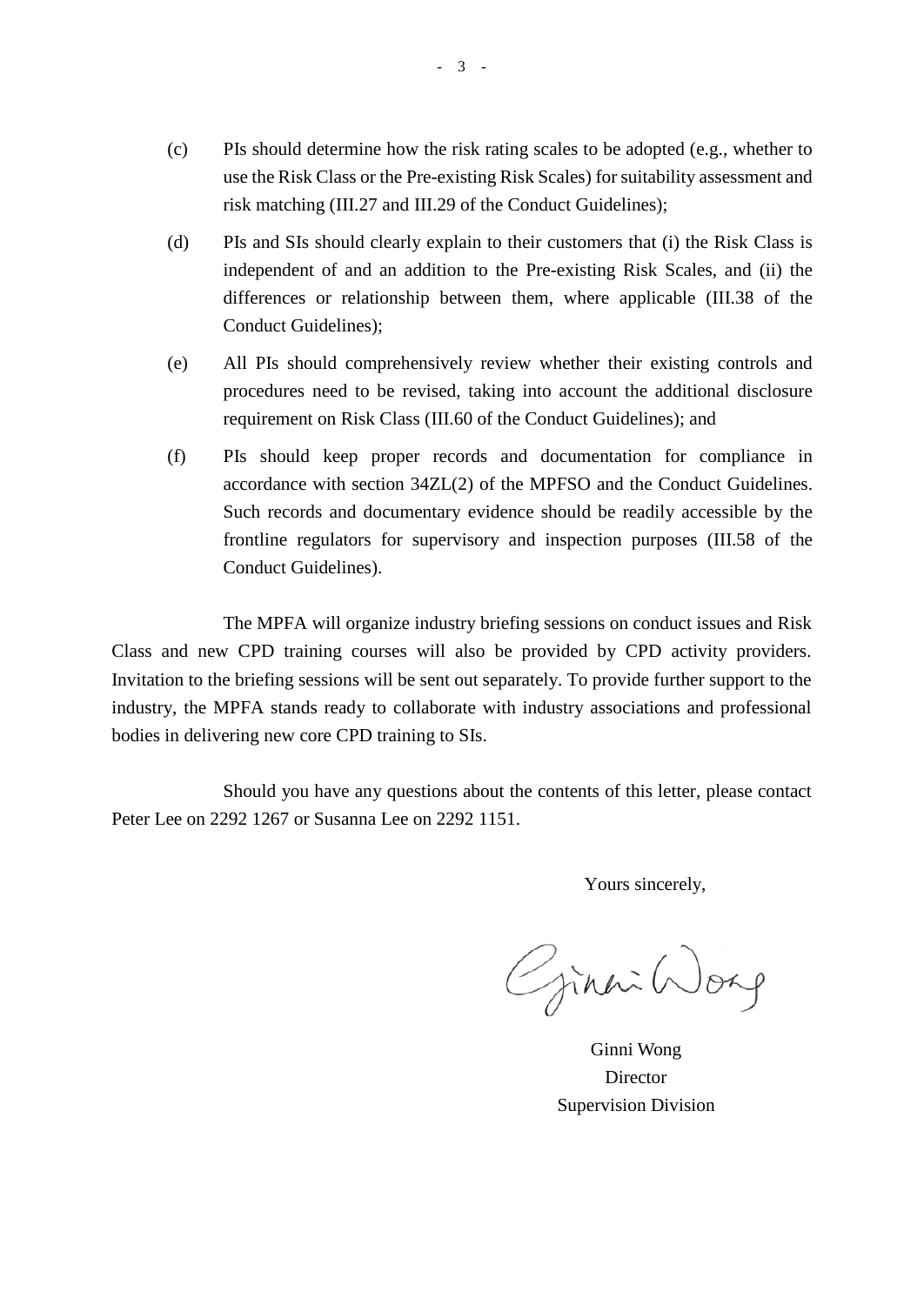c.c. Ms Candy Tam, Senior Manager, Banking Conduct Department, Hong Kong Monetary Authority

 Ms Emily Ho, Associate Director, Licensing, Intermediaries, Securities and Futures Commission

Ms Shirley To, Senior Manager, Market Conduct Division, Insurance Authority